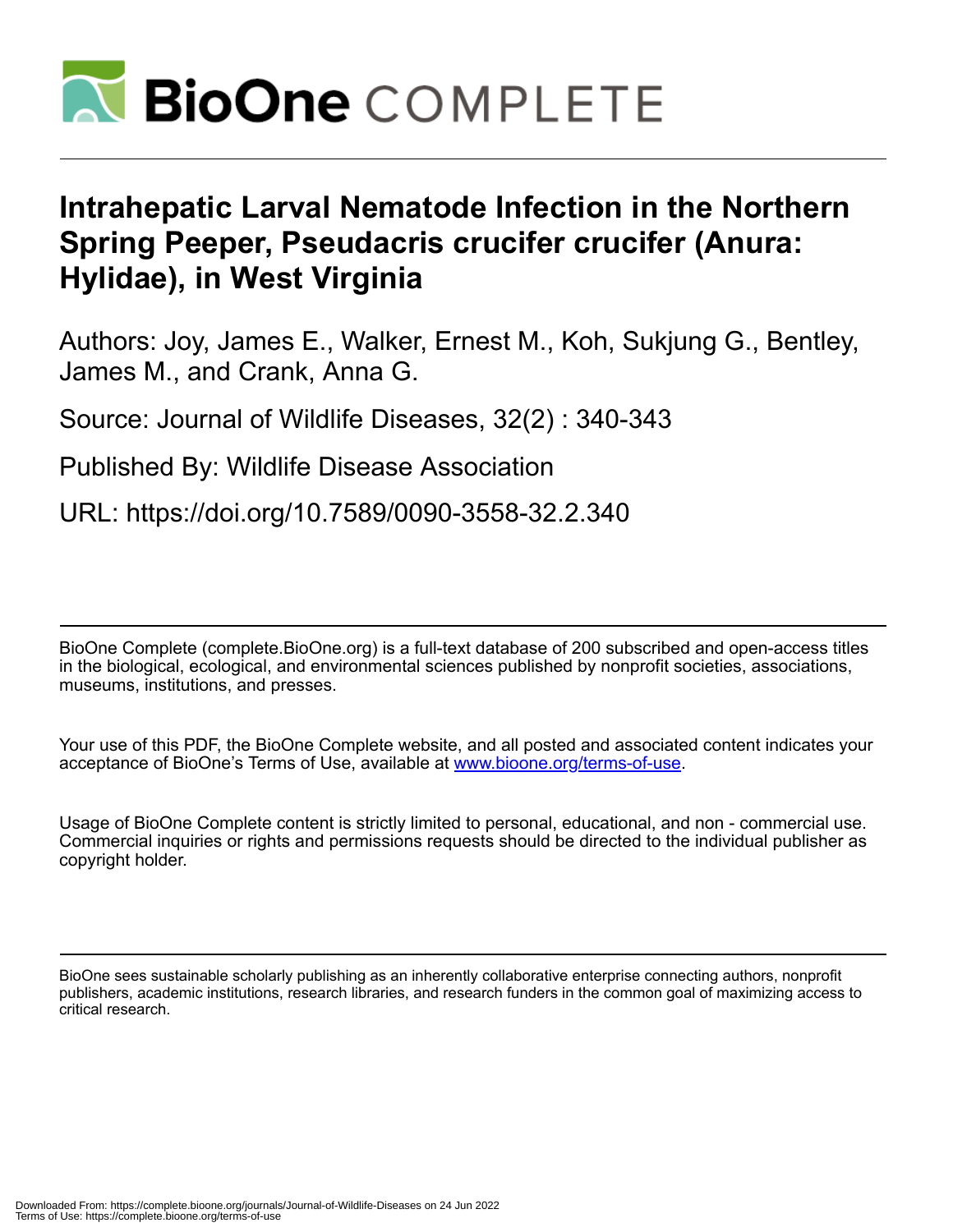## Intrahepatic Larval Nematode Infection in the Northern Spring Peeper, Pseudacris crucifer crucifer (Anura: Hylidae), in West Virginia

James E. Joy,' Ernest M. Walker,<sup>2</sup> Sukjung G. Koh,<sup>2</sup> James M. Bentley,<sup>2</sup> and Anna G. Crank,<sup>1</sup> 'Department of Biological Sciences, Marshall University, Huntington, West Virginia 25755, USA; <sup>2</sup>Department of Pathology, School of Medicine, Marshall University, Huntington, West Virginia, 25755 USA

ABSTRACT: Larval stages of an unknown nematode were observed encapsulated in the livers of spring peepers, Pseudacris crucifer *crucifer* (Weid-Neuweid), collected from a marsh in western West Virginia (USA) during the spring breeding seasons of 1993 and 1994. Prevalence and mean intensity of infection were 37% (30 of 82 animals) and 2.03 parasites per infected host, respectively. Capsules with white or darkly pigmented walls were observed in infected livers; the former containing viable larvae, and the latter enveloping larvae in various stages of degeneration.

Key words: Nematoda, histopathology, spring peeper, Pseudacris crucifer crucifer, West Virginia.

While studying digenetic trematode populations from the spring peeper, Pseudacris crucifer crucifer (Weid-Neuweid) in West Virginia, the senior author observed encapsulated nematode larvae in the livers of some host individuals. Several larvae were excised from these encapsulations, and while a definitive species diagnosis cannot be made, these larvae closely resemble the Agamascaris *odontocephalus* described by Steiner  $(1924).$ 

There are no published reports of larval or adult nematode infections in the spring peeper from West Virginia. Relatively few reports of larval nematode-induced capsules in amphibians are available (Steiner, 1924; von Brand, 1944; Panesar and Beaver, 1979), and detailed descriptions of host tissue response due to such infections in amphibians are virtually non-existent. Our objective was to describe host tissue response to the invasion of this unknown nematode larva.

The collection site for this study was a 0.8-ha permanently flooded marsh at Shoals (Wayne County), West Virginia  $(USA)$   $(38°19'45"N; 82°28'18"W)$ . A dense cover of buttonbush (Cephalanthus occidentalis) lined the perimeter of the marsh, with bladderwort (Utricularia gibba) growing extensively throughout the open water. Two sample populations of spring peepers were collected by hand over two breeding seasons, and their livers were examined for encapsulated nematode larvae. The first host sample  $(n)$  $= 50$ ) was collected on the evenings of 17 and 19 April 1993, while the second sample  $(n = 32)$  was taken on the evening of 4 April 1994. Upon collection, host individuals were placed in 4-l screwcap jars (no more than 10 animals per jar) containing moist paper toweling, returned to the laboratory within 1 hr of capture, and stored at 4 C. Within 24 hr of capture, each host was removed from the refrigerated jar, weighed to the nearest 0.1 g, then killed by pithing. Upon necropsy, the liver was removed from each host and examined at 20X. The prevalence of infection was determined, as well as the number of encapsulated nematode larvae per infected liver. Each parasitized liver then was placed in approximately 10 ml of 10% neutral (sodium acetate) buffered formalin (Fisher Scientific, Pittsburgh, Pennsylvania, USA) for tissue fixation and subsequent storage (Sheehan and Hrapchak, 1973). Selected livers were embedded in paraffin and sectioned at  $6 \mu m$ . Sections were stained in either hematoxylin and eosin, or Masson's trichrome (Poly Scientific, Bay Shore, New York, USA), then mounted in Acrytol® (Surgipath Medical Industries, Inc., Richmond, Illinois, USA). Whole mounts of nematode larvae were prepared by dehydrating in an eth-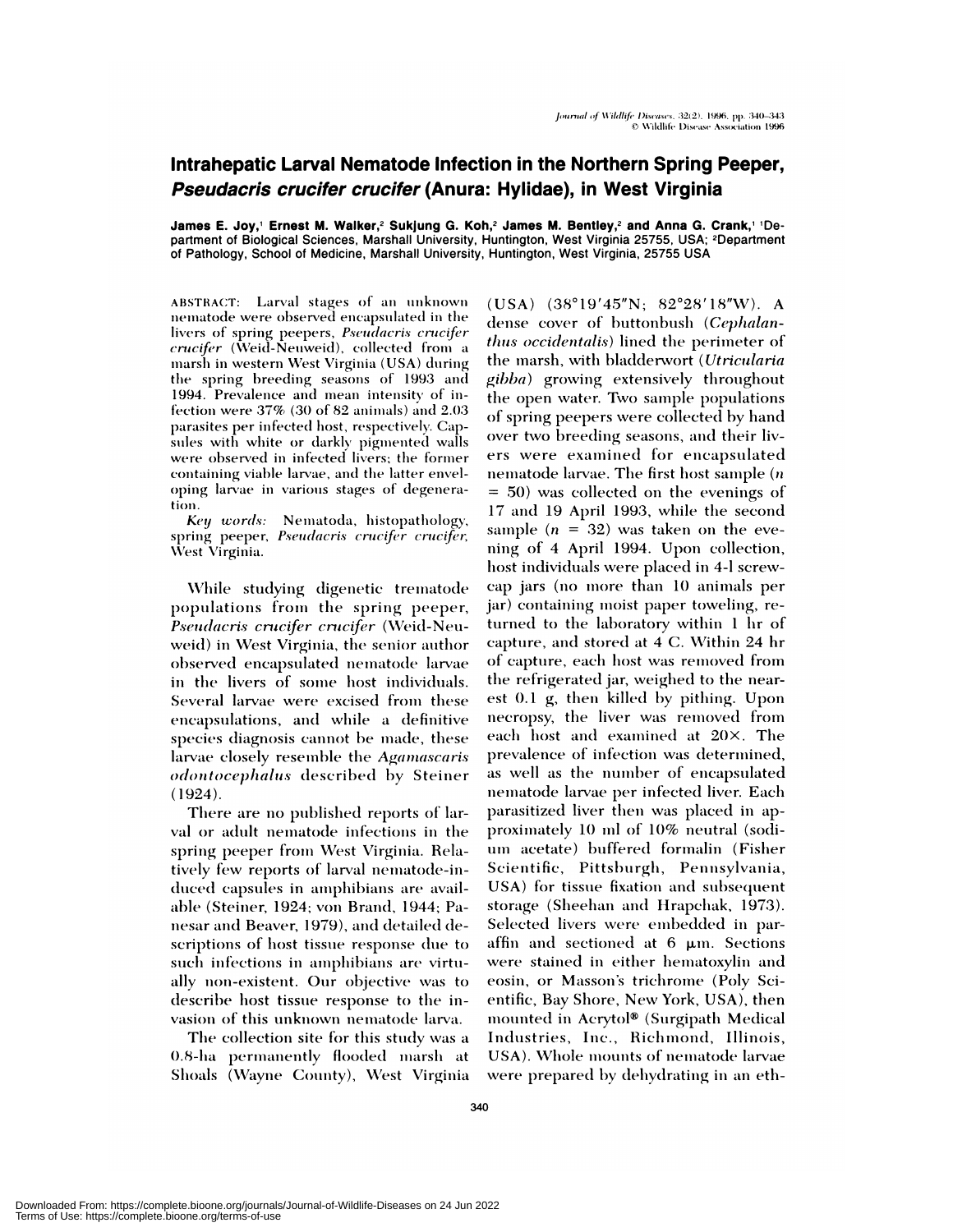

FIGURE 1. Gross view of Pseudacris crucifer crucifer liver with five encapsulated larvae. Two larvae at upper left surrounded by dark, capsule walls. Two larvae deeper in the liver parenchyma (arrows) are surrounded by white fibrous walls. Note small larva at bottom middle of photo. Bar  $= 2$  mm.

FIGURE 2. Encapsulated nematode larva occupying entire lobe of host liver. Bar = 5 mm.

anol series, clearing in 100% methyl salicylate, and mounting in Permount® (Fisher Scientific). Tissue sections and whole mounts were photographed with a Zeiss photomicrographic system (Morgan Instruments, Cincinnati, Ohio, USA). Liver was gently pressed between two microscope slides so that encapsulated larvae located deeper in the liver parenchyma could be seen more easily (Fig. 1). Material shown in Figs. 1 and 2 was photographed with a Zeiss stereomicroscopic system having a light source placed below the stage (backlighting). Specimens shown in Figs. 3 and 6 were backlit and photographed with a Zeiss stereomicroscopic system. Liver in Fig. 4 was photographed with an Olympus 55 mm macro lens (Olympus Corporation, Lake Success, New York). Measurements were made with a calibrated ocular micrometer. A whole mount larva voucher specimen was deposited in the U.S. National Parasite Collection under Accession Number USNP 84167. Formalin preserved cysts have been deposited in the Armed Forces Institute of Pathology under AFIP Accession Numbers 2485409 and 2485410. Mean weights of uninfected and infected hosts were compared using Student's t-test for unpaired samples, and the difference was considered significant at  $P < 0.05$  (Spence et al., 1983).

The livers of 30  $(37%)$  of 82 spring peepers (23 of 50 in 1993 and seven of 32 in 1994) were infected with one to six  $(\bar{X} = 2.03, SD = 1.30)$  encapsulated nematode larvae (Fig. 1). Capsules ranged in size from 0.6 mm to 4.0 mm in length. In several cases, larval-induced capsules approximated the size of the host's heart, occupying nearly an entire liver lobe (Fig. 2). Generally, capsules were either densely white (Fig. 3), or darkly pigmented (Fig. 4) when viewed grossly or under low stereoscopic magnification. The densely white capsule type enveloped a single living larva, while the darkly pigmented type surrounded a larva undergoing disintegration (Fig. 5). The gross picture was not always so sharply delineated, as walls of a few capsules appeared darkened while still encompassing a living larva (Fig. 6). On microscopic examination of tissue sections cut through a white fibrous capsule and affected liver tissue at 60×, we observed an encapsulated larva with a zone of dense fibrous tissue lying between the nematode cuticle and normal hepatic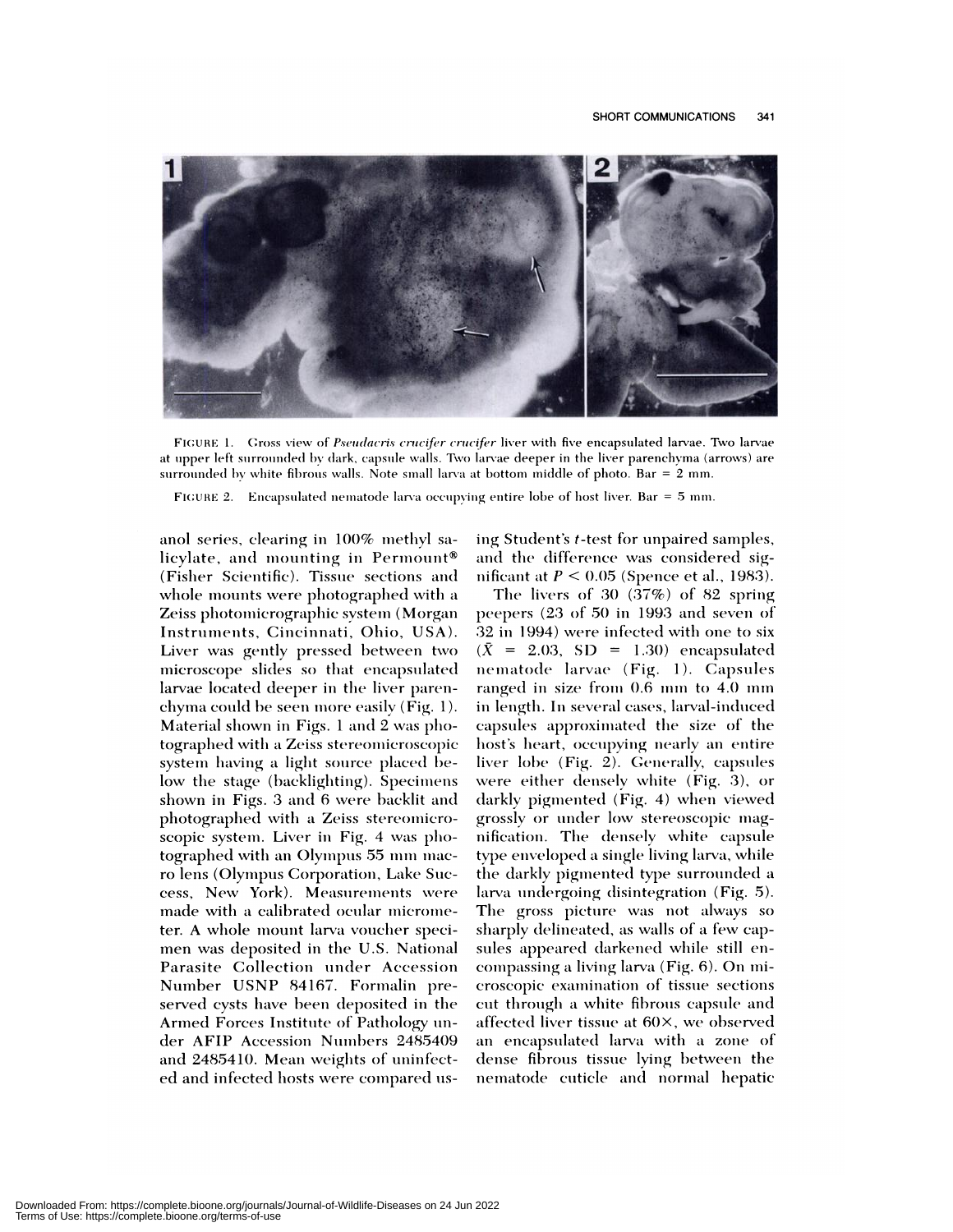

FIGURE 3. Portion of host liver lobe with viable larva teased from fibrotic cyst. Bar =  $2$  mm.

FIGURE 4. Host liver with dark-walled cyst. Heart appears in upper middle of photo. Bar  $= 5$ mm.

FIGURE 5. Dark non-cellular cyst wall in host liver enveloping degenerating larva. Masson's stain.  $Bar = 200 \mu m$ .

FIGURE 6. Gross view of host liver lobe with initial darkening of capsule wall. Bar  $= 1$  mm.

cells (Fig. 7). The compact appearance of the fibrous zone was due, in part, to the presence of macrophages and collagen deposition by active fibroblasts. This fibrous zone also was devoid of liver sinusoids, bile ducts, erythrocytes, and blood vessels. Accumulations of nuclear debris were seen immediately external to the parasite cuticle in some areas, while other areas external to the cuticle were dominated by fibroblasts (Fig. 7). Much of the inner portion of the parasite capsule was occupied by the nematode larva, but polymorphonuclear leukocytes, macrophages, and lymphocytes were very much in evidence as well (Fig. 7). Pigment-laden Kupffer cells and extreme cytoplasmic vacuolation of hepatocytes were found in hepatic tissues adjacent to the fibrous repair zone.

Sections of darkly pigmented capsules had non-cellular cyst walls with elongate fibrocyte nuclei (Figs. 1 and 5). These capsule walls were similar to those hyaline-like inner capsule walls shown by McAllister et al. (1993) for Ascarops sp. larvae in the Mediterranean gecko (Hem*idactylus turcicus*). Internal walls of darkly pigmented capsules in the present study were lined with necrotic debris, and larvae in various stages of degeneration could be seen (Fig. 5).

Weights of uninfected hosts ( $n = 52$ ,  $\bar{X}$  = 1.85 g, SD = 0.35) were slightly higher than weights of infected hosts  $(n)$ = 30,  $\bar{X}$  = 1.80 g, SD = 0.29), but the difference between mean weights was not significant ( $t = 0.67$ , df = 80,  $P >$ 0.05). Variation in larval size (Figs. 1 and 2) was consistent with the finding of Steiner (1924) who reported a considerable size range for Agamascaris odontocephalus larvae. The finding of one larva per capsule also corroborated the findings of Steiner (1924).

Infections resulting in such large parasite-induced capsules relative to the size of host organ infected, and a prevalence rate of 37%, might be viewed as possible harbingers of serious parasitic disease. Still, the mean weight of infected hosts was not significantly lower than that of their uninfected counterparts, and many host individuals had signs of successfully walling-off the parasite. As a result, the prognosis for infected hosts appears good, despite the dramatic gross picture of the infection.

We are grateful to Beverly Pofahl for the preparation of tissue sections. Our appreciation is also extended to the West Virginia Division of Natural Resources for granting the requisite host scientific collecting permit (Permit Number 21-1994).